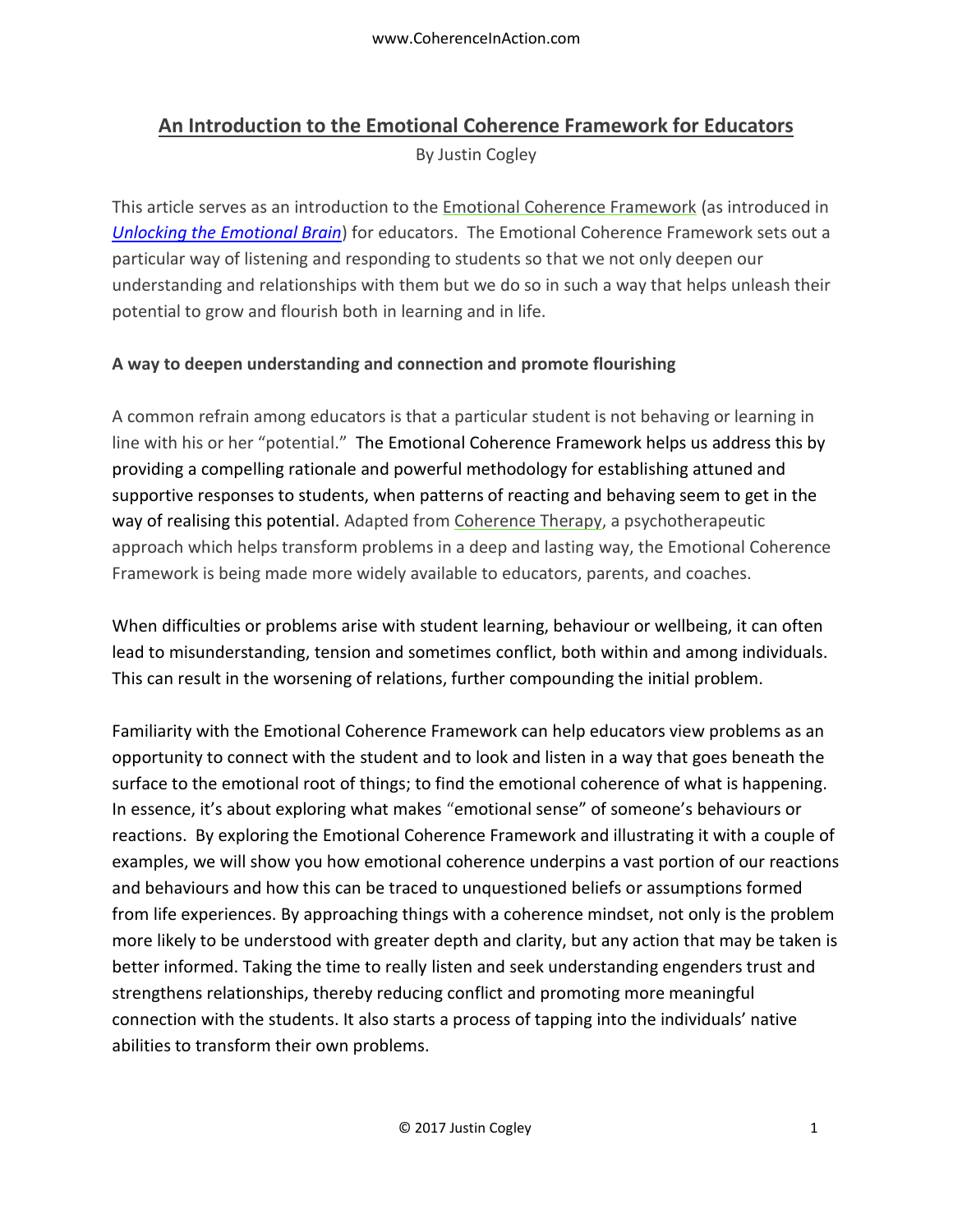Before we get into further detail about the Emotional Coherence Framework, let's look at an example of two teachers with two contrasting approaches, which will illustrate the central idea and importance of the role of emotional coherence in promoting understanding and connection.

Mark is a fifteen-year-old boy whose girlfriend has just broken up with him and he is pretty upset by it. He's having great difficulty in holding in his tears and he knows that he can't leave the classroom without "getting in trouble." He is in class when his teacher notices that he is upset and may have been crying.

# *Example 1: Teacher without a coherence-informed approach*

Mark's teacher sees that he is upset and asks what is wrong. Mark doesn't want to talk to him so the teacher suggests that he go and speak to the school psychologist. Mark refuses and goes to sit on the floor at the back of the class. The teacher is concerned about Mark and thinks it must be serious. He pushes Mark to go and speak with the school psychologist and Mark seems to get even more upset. Seeing his reaction, his teacher gets more concerned and leaves the classroom to try and get some help. Mark is feeling increasingly uncomfortable and he is angry at the teacher insisting that he should talk to someone. Mark also becomes anxious when the teacher leaves the class; he's thinking that someone will come in and try to make him talk. He's also worried that this will happen in front of his peers. The teacher explains to the school psychologist what has happened and asks him to come and speak with Mark. The psychologist has an inkling that this may not sit well with Mark, given his refusal to come. He suggests that if the student is not disturbing anyone, he is probably doing what he needs to do to cope with whatever he is dealing with. He suggests giving Mark some time to sit with his feelings. The teacher leaves, thinking the psychologist is not very helpful and should consider a career change.

# *Example 2: Teacher with a coherence-informed approach*

Mark's teacher sees that he is upset and asks if he wants to talk about what is wrong or if he wishes to speak with the school psychologist. Mark indicates that he doesn't want to do either of these things and goes to sit on the floor at the back of the class. The teacher gives Mark five minutes alone and then approaches him again, this time asking if there is anything he can do to help. Mark says no and the teacher lets him know if he does want anything to just ask. After class the teacher asks Mark if he is worried about speaking to someone about what is going on for him. Mark says that the last time he spoke to a psychologist, the psychologist told his parents about it, and he would never trust one again. His teacher said, "I understand how you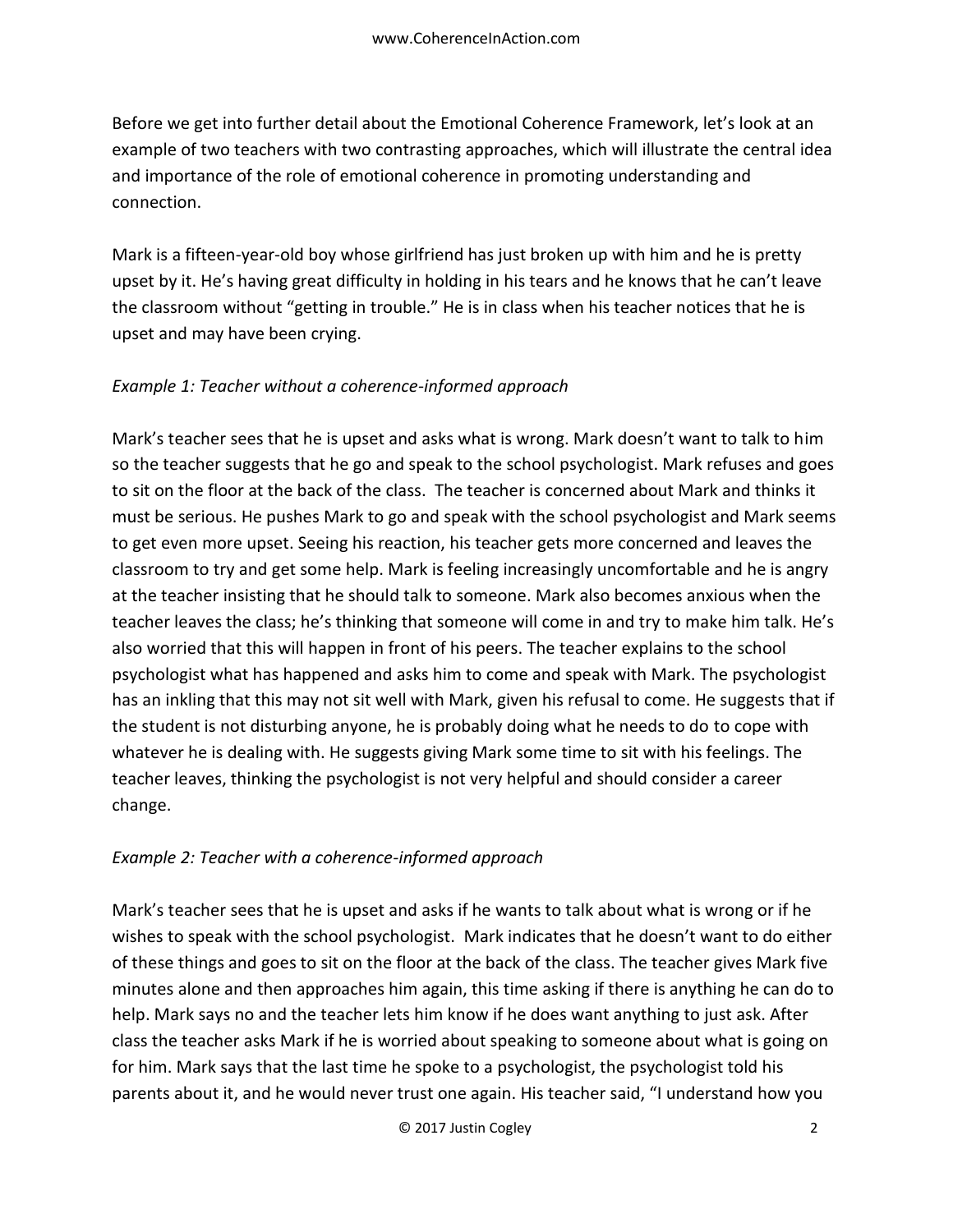would lose trust in that situation and if you do feel like talking, I'm happy to try and listen, just let me know". Mark says thanks but he's alright. He leaves thinking that he may talk to the teacher later on but he's feeling a bit too raw right now from the breakup. He doesn't want to be crying in front of his peers or at school and wants to be able to get a handle on his feelings first.

Let's unpack this a little. In the first example, while concerned and caring about the student, the teacher makes some assumptions about what is wrong and what to do to "fix things" or help the student feel better, thus ignoring and overriding what Mark is telling him. The teacher's decisions are being informed by beliefs or assumptions that he holds, including the following: "*Boys don't cry unless it's something serious,"* "*I'm uncomfortable seeing this and I need to do something to fix it,"* "*I'm not doing my job if I don't fix this"* and "*It's not okay to be upset; I've got to get him out of his distress."* As can be seen, this stance not only compounds the problem for Mark, but it results in a loss of connection and trust in the relationship. A little trust and faith between the psychologist and the teacher has also been lost on both sides.

In the second example, the teacher shows greater understanding and attunement. He holds internal assumptions that include: *"Something looks wrong with Mark and he may or may not want to talk about this to me or anyone else, but I'll do what I can to offer my help"* and *"It's okay to be upset, and feelings can take time to be processed."* A further assumption of emotional coherence he holds is *"It will make sense as to why Mark doesn't want to speak about this to me or anyone else."* Respect is shown for Mark having knowledge about what is the best way for him to deal with the problem and in giving Mark time and space. The teacher is later able to get an understanding about what makes sense of Mark not wanting to speak with the school psychologist. In approaching things in this way, Mark is also able to reflect on and get in touch with why he doesn't want to talk about things right now as well. As a result, Mark's stance toward speaking with someone starts to open up. From the interaction he has had with his teacher and without even expressing what he is going through, Mark knows that his teacher is available to go to and feels that the teacher is someone that he may be able to open up to. This developing sense of trust is reassuring to Mark, even if he doesn't speak to him about what is going on in the moment. Mark leaves the situation feeling better about what he is dealing with, having had some time to just sit with his own emotions. He also feels better in the knowledge that his teacher cares about him and is available to talk to. His teacher's stance results in Mark feeling more empowered and in touch with his own agency, with the implicit assumption that he knows what is best for himself going forward.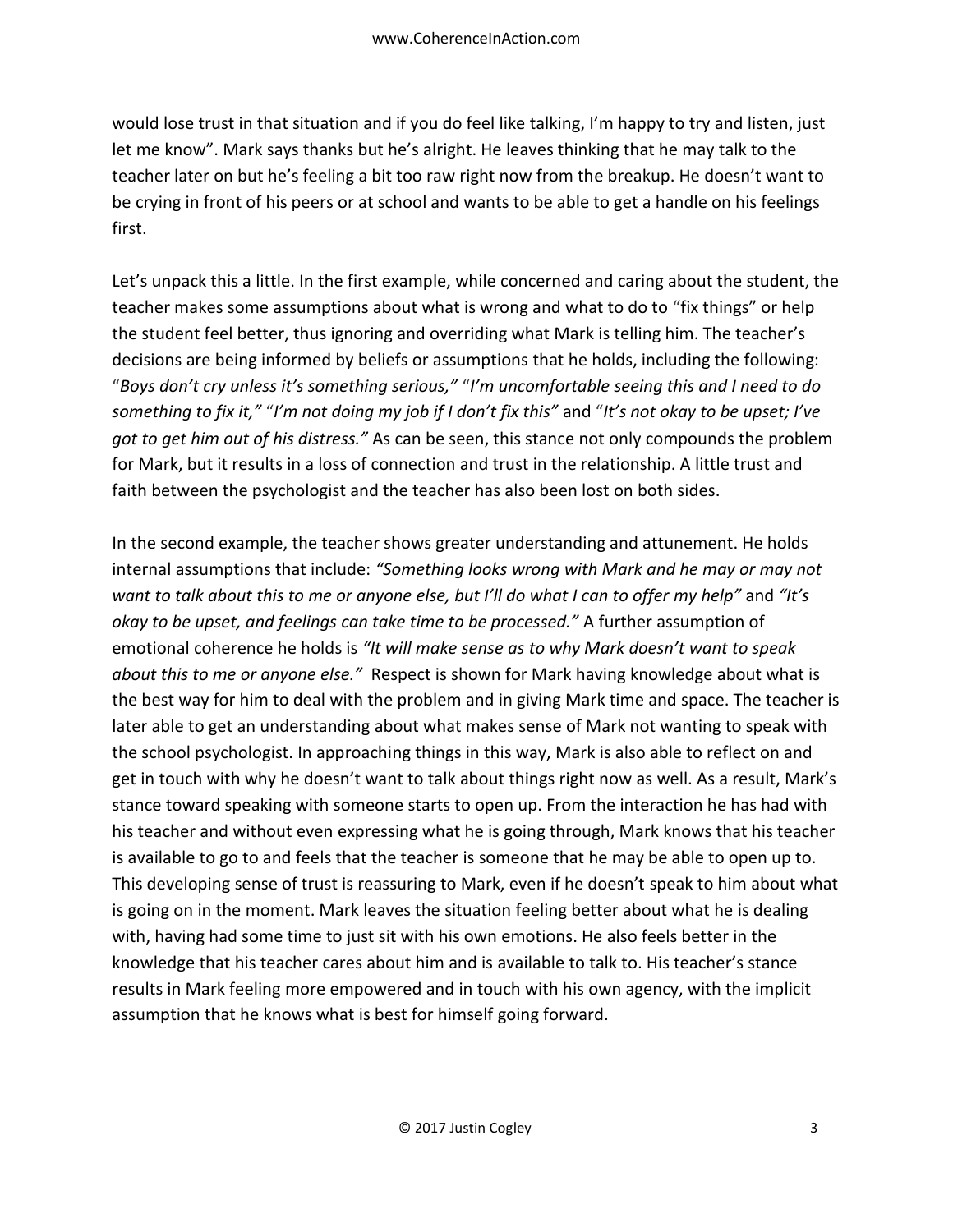#### **The Emotional Coherence Framework: core assumptions**

With this second example in mind, let's look at some of the central assumptions of the Emotional Coherence Framework. Try reflecting on each statement below and then see if you can relate it back to the example above to see how it may apply.

- The Emotional Coherence Framework's governing assumption is that a vast portion of our unwanted or problematic patterns of response—our emotional and behavioural reactions in life—make "emotional sense."
- These reactions occur for a reason or reasons due to "emotional learnings" —unquestioned beliefs or assumptions that were formed during or as a result of our life experiences.
- Our reactions have purpose and function underpinned by the beliefs or assumptions that we have generated about ourselves, others and the world.
- These unquestioned assumptions or beliefs are often unconscious and, as such, the associated reactions or patterns of responding become automatic or default responses that lie largely outside of our daily awareness.
- Once we become consciously aware of the underlying beliefs and the purpose or function of these patterns of reacting—the emotional truth about what is going on—change and transformation are possible. As long as the emotional truth remains hidden from view, transformational change is unlikely.
- Finally, there is the assumption what when we listen and respond with a coherence mindset, by taking a stance that seeks to listen empathically and compassionately to an individual without judgement or trying to fix things, but rather trying to understand what is going on beneath observable behaviour, we start to help our students make sense of what they are doing and why they are doing it. This discovery is a necessary step towards transformational change.

Once discovered and integrated into daily awareness, these inner beliefs become available for change when we either become aware of or encounter disconfirming knowledge or experiences.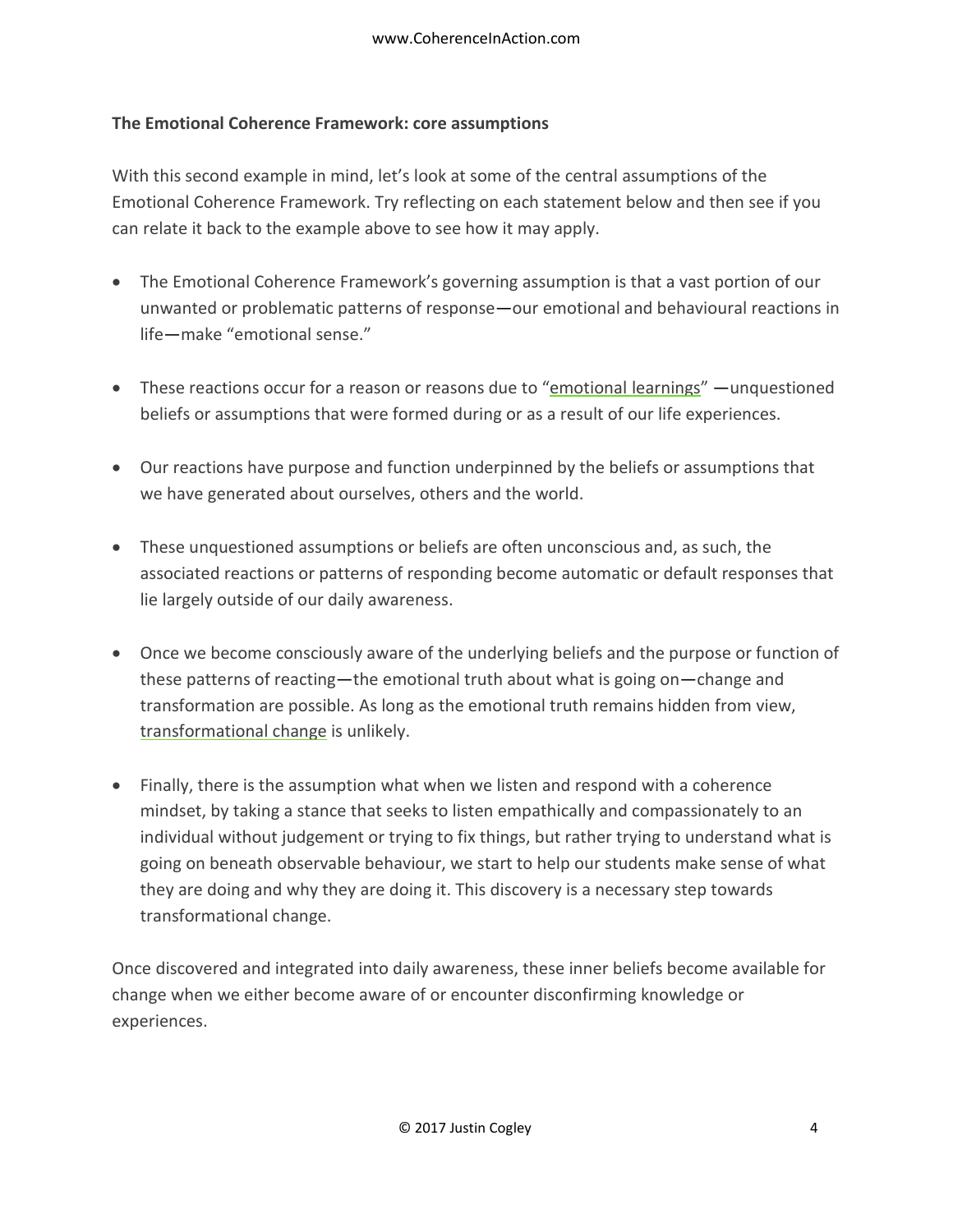## **Unlocking potential: It's our beliefs that promote or limit our success**

It should be acknowledged that it can take some time to learn to fully appreciate and utilise the Emotional Coherence Framework with our students. When we start to use it, we begin to see things very differently, we view things through a different lens and it begins to influence all of our relationships, with both ourselves and others. The more engaged we become as educators in utilising the Emotional Coherence Framework with our students to explore and discover the rich emotional meaning and purpose of what lies beneath their actions and reactions, the more apparent it will become how much of our success in life hinges on our understanding and use of this stance of assuming emotional coherence.

Our success in learning, goal setting, relationships, showing empathy, decision making and happiness is driven by emotional factors that often lie outside of our awareness. Understanding this and adopting a coherence mindset helps us tune in to our own and others' reactions in such a way as to help us discover more about what's going on inside and between us. When we do this, we start to enter a realm of great possibility, where the constraints on both our own growth and others' growth and development can be unlocked.

# **A Case Example**

Let's look at another example in some detail to help illustrate how emotional learnings become a kind of "internal working model" by which we live and how the coherence framework can facilitate conversations towards greater insight, understanding and, potentially, transformation.

In the following case the student, Daniel, who is 13 years old, has some awareness of his problem's origins but his parents and teacher do not.

As a student in upper primary school, Daniel experienced ridicule and was laughed at by his classmates whilst giving a class presentation. From this single negative experience, he both feared and avoided any similar situations of having to speak in front of his peers. The emotional learning that occurred as a result of this embarrassing and shame-filled experience was this: "*If I have to speak in front of the class, they will judge me and make fun of me. I'm never going to let that happen again, no matter what."*

Great anxiety recurred each time the prospect of having to talk in front of his peers arose. Although aware of the early aversive experience, Daniel did not replay the whole experience in his head; he just had a physical and emotional response that overwhelmed him at the thought of having to speak in front of others. He "knew" that things would end badly, in both shame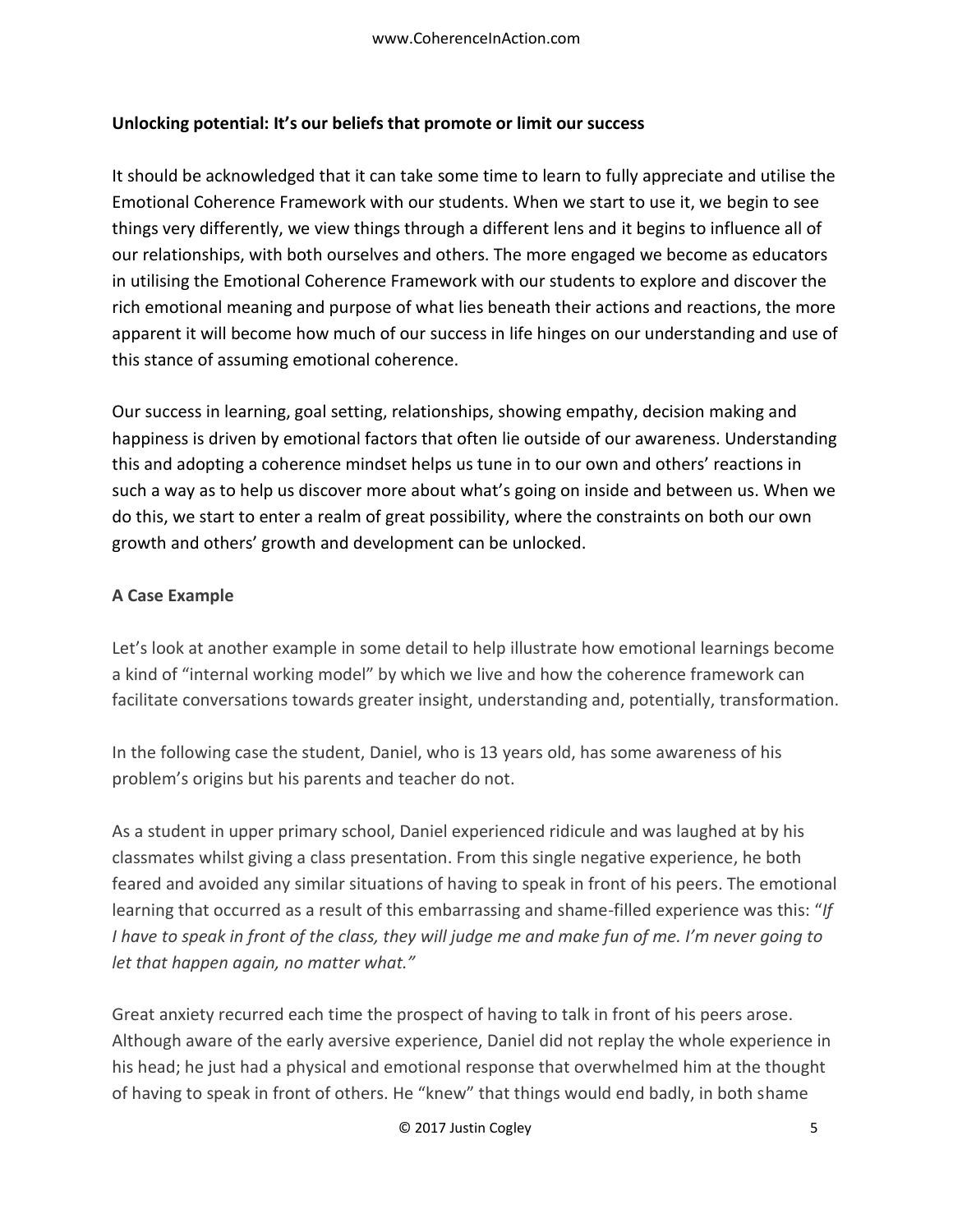and embarrassment. This emotional learning or belief led to a pattern of responding whereby he would avoid some classes if he knew teachers might randomly ask for students to stand up and speak or read in front of the class. Where scheduled presentations of any kind were involved, he would have sleepless nights and was plagued by stomach aches that led to vomiting. This resulted in his parents keeping him home for the day. His parents took him for a medical check-up with the family doctor, who found nothing physically wrong with Daniel. He was not able or willing to speak to his parents or the doctor about his fear of speaking in front of his peers, as he thought that they would respond negatively and he would be forced to face his fears and present to his peers.

Due to the absence of any physical explanation, Daniel's doctor suggested that anxiety may have something to do with what he was experiencing. The doctor offered sleeping tablets to help him sleep better and said that anti-anxiety medication was available, should it prove to be anxiety. He suggested that the parents speak with Daniel's teachers to see if they could shed any light on things that might be going on in the school context.

They approached the person in charge of the welfare of his year group, who also happened to be his geography teacher. A conversation between the class teacher and the parents resulted in both parties starting to wonder if this didn't have something to do with anxiety about a series of short items that students had to present to their classmates. The teacher noted that Daniel's father appeared frustrated in the interview and said Daniel needed to grow a "thicker skin". Daniel's parents felt that the teacher might have better luck in speaking with him, as they had not been able to get him to say much at all.

His teacher, adopting a coherence mindset, asked Daniel to stay back for a chat one day. She gently approached him about the subject of the upcoming talks in her class. She spoke about how lots of students have difficulty speaking in front of the class and she was wondering if this was something that had him worried at all. Daniel cried when asked about this and was not able or willing to say anything more. His teacher reassured him that he would not have to speak in front of the class, if that was what he was concerned about.

Using the principle of "taking small enough steps" (the idea that when trying to discover the emotional coherence of someone's reactions, steps taken have to be small enough to be tolerable to the individual), she resolved to speak to him again in couple of days' time. On approaching him a second time, she asked if it was okay to ask him about the upcoming talks again. Asking permission to ask about something is one way of making the steps small enough. Gently approaching issues that may be sensitive allows for the student to have some control over the conversation. Daniel nodded his agreement and started to cry. His teacher gave him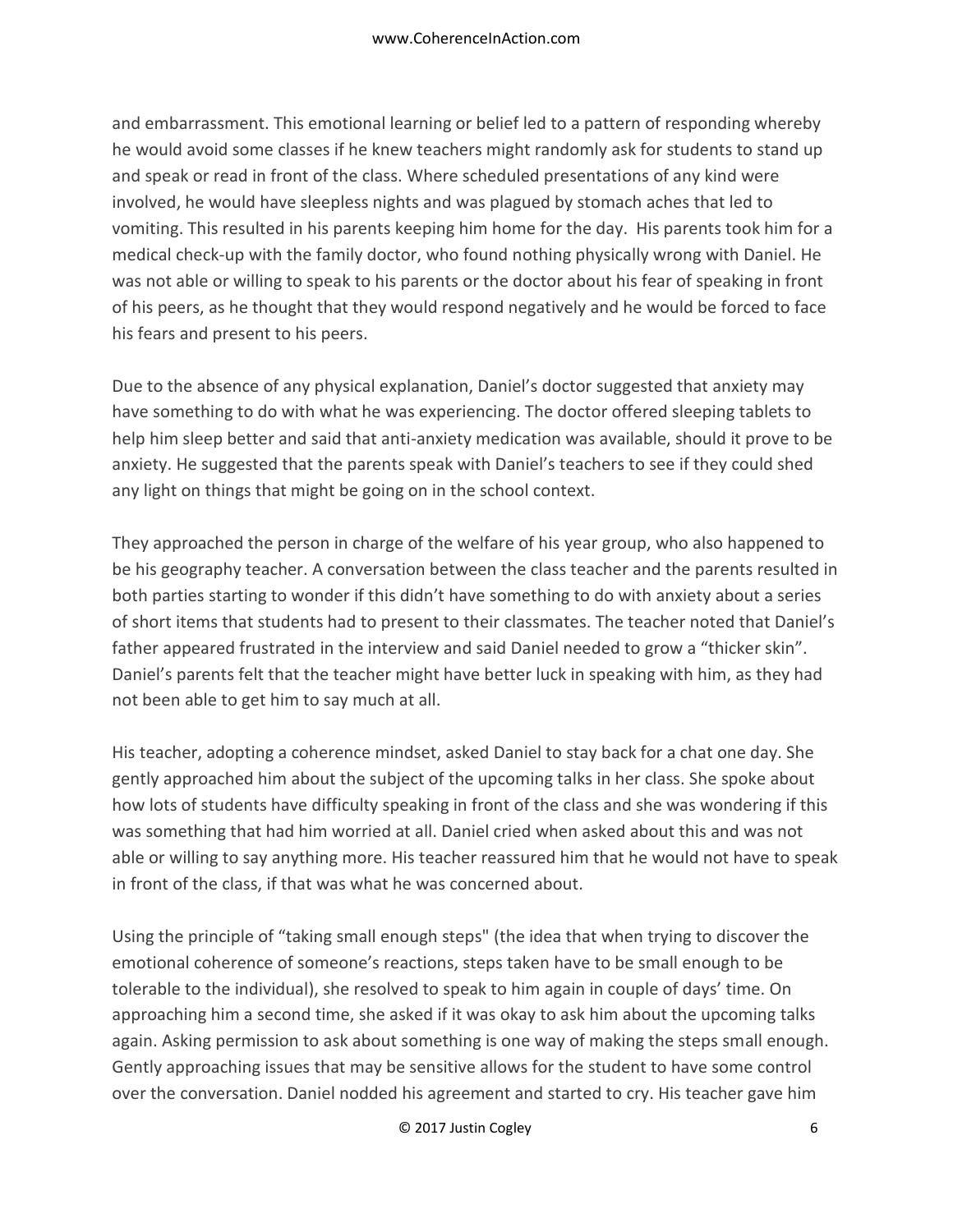some time to cry and, when he settled, asked if he was finding it difficult to speak about what was going on for him. Daniel nodded. In the absence of anything being said by the student, wondering out loud about what may be going on allows the student to acknowledge or dismiss any tentative assumptions the teacher may hold. It also allows the student to develop trust, which can help progress the conversation.

With apparent discomfort, Daniel started to speak about what had happened in primary school and how bad he had felt. He then started to speak about earlier experiences in his life where he had expressed fear in front of his dad. His teacher was alert to the fact that this spontaneous revelation might be an important part in understanding Daniel's anxiety. His dad's stance towards fear was one of "get over it" and "you've gotta confront your fears" and, on some occasions, he had pushed Daniel into facing his fears in really uncomfortable situations. Daniel recalled an incident when he was about 5 years old and he was climbing a tall climbing frame in the park. At the halfway point, he started to come down when it felt too scary to continue. His dad started calling him a baby and telling him to be a big boy and climb to the top. Frozen in fear and unable to go up or down, he became trapped in a no-win situation. He didn't want to disappoint or anger his father or face his disapproval, but he was terrified to continue upward. In such a context of strong emotions, emotional learnings become highly durable and tightly held. The beliefs formed from this and other experiences with his dad included "*Dad doesn't understand or care that I'm scared. He'll make me do things, even if I'm scared,*" *"It's weak to be afraid of something; I'm weak and a baby," and "I mustn't ever show that I'm afraid, or I'll be disapproved of." A*nd while only part of this was articulated in the conversation with his teacher, Daniel was starting to get in touch with a deeply held, shame filled belief and state of: "*I'm weak and a baby, and if I tell people I'm scared to do something they'll know that I'm weak and make me do it anyway. It's not safe to tell anyone when I'm afraid to do something so, I won't.*"

His teacher, showing empathy for Daniel's emotional learnings, acknowledged how difficult it must be for him to talk about his fears and face speaking in front of his peers. She wondered about this out loud by asking Daniel if it had taken courage for him to face his fears in talking about this to her. He nodded. She asked if he felt weak right now and he said no, that he felt strong. By asking Daniel about this, she was encouraging him to connect with the possibility of his own disconfirming experience. She was not taking the more commonly used, counteractive stance of trying to reassure him by saying "You're so brave talking to me about this, you're not weak at all," which is something Daniel may not have been able to let in and could easily reject. She continued to try and connect Daniel with what he was experiencing in the moment by reflecting back to him both sides of what had just been discovered. She did this by saying back to him that it seemed as if a part of him feels he's weak and a baby when he's afraid, and he's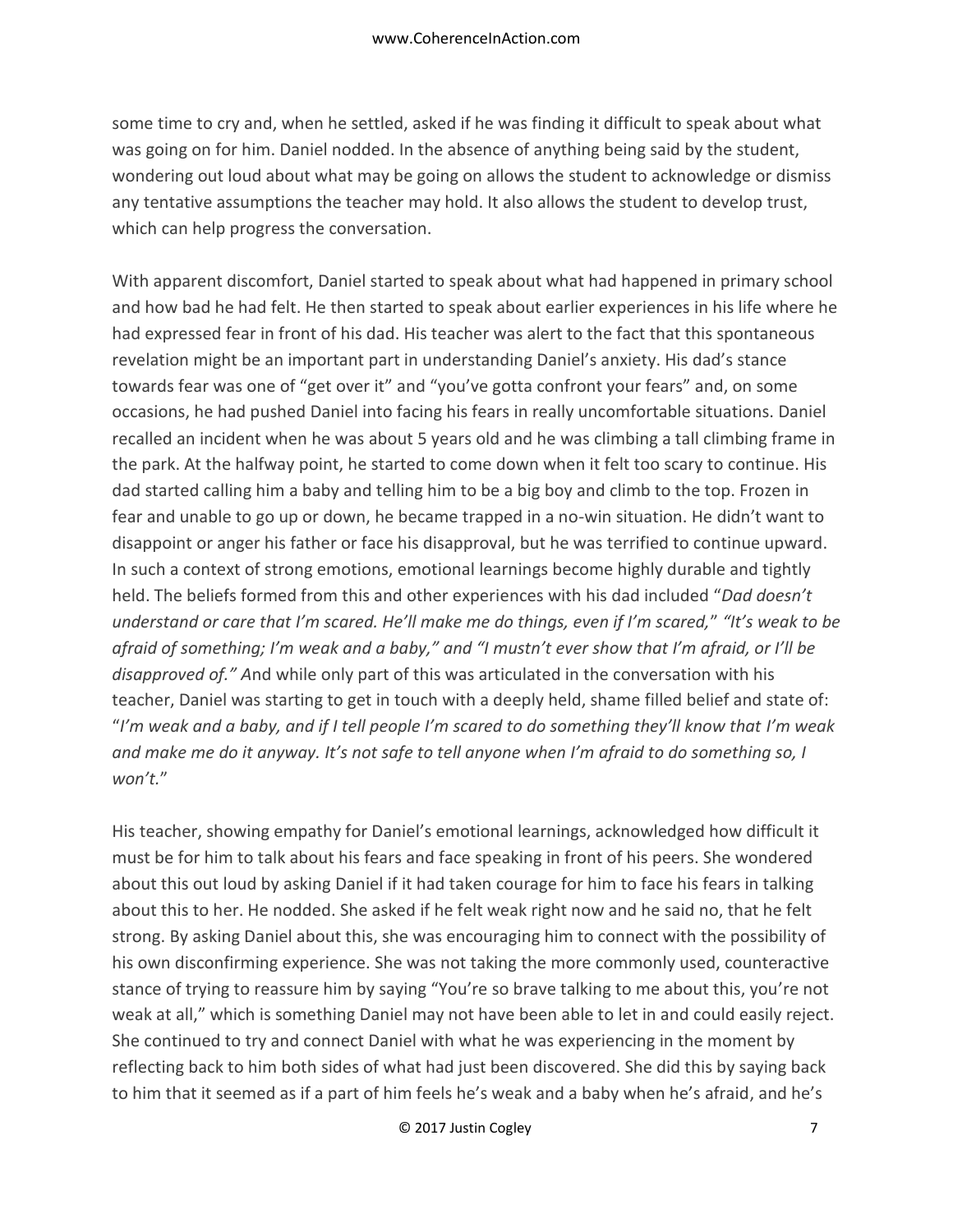too scared to mention his fears to others, as they'll judge him to be weak. He agreed with this. She then reflected back that there seemed to be another part of him that had just noticed how he'd been brave and he'd felt strong in speaking about his fears. He agreed with this, too. She also asked him what it was like to have someone hear him speak about his fears and not judge him as weak. He looked a bit surprised and smiled and said it was good. By asking Daniel these questions, his teacher was creating time and space to help Daniel to pause, notice and integrate this new experience and feeling. By sitting with the part of him which holds a new view about himself—that he can be brave and strong—she is allowing Daniel to get in touch with two contradictory knowings about himself. She also brings his attention explicitly to his experience of not being judged by her when talking about his fears, as this can also help disconfirm a belief that he will be judged as weak for speaking about his fears. Rather than trying to *convince* Daniel of a different view of himself by logical argument, his teacher is trusting the process of setting up and sitting with a different *experience* of himself. His new knowing is felt and owned by him; it is not given to him by the reasoned argument of someone else. The coherence approach favours the use of this kind of experiential learning over conceptual reasoning, as this is the level at which emotional learnings are activated, engaged, and open to modification.

As you can see from this example, these types of beliefs or assumptions that Daniel held led to a pattern of responding that involved great anxiety and shame and an inability to show fear or appear weak in front of others. What he knew from his interactions with his dad added additional layers of complexity and greater anxiety to the presenting issue of speaking in front of his peers. The compounded anxiety in this case led to physical symptoms which unconsciously became Daniel's adaptive solution to the problem at hand. By getting physically sick, Daniel could express what he was going through without voicing his fears and appearing weak in front of his father. It served to help him both avoid expressing his fears out loud and avoid exposure to ridicule in front of his peers by giving him the excuse to not attend school on days when he was expected to speak in front of his peers.

As a result of these conversations, Daniel and his teacher started to become more conscious of some of the underlying emotional learnings that he held. Daniel began to open up more and was less emotional when discussing things with his teacher. In noting this, his teacher asked him if he would be willing to present his item to her outside of class time and have a good friend present as a supportive audience. Daniel agreed to do this, feeling he could do so without fear. His teacher outlined how this could be scaffolded over time until he was ready to try and speak in front of more of his peers. With Daniel's permission, she arranged for other teachers to do the same in their classes, should he require it. She worked with Daniel over a period of a couple of months, acknowledging his fear of speaking in front of his peers whilst asking him what he noticed about how others in the class reacted to students who had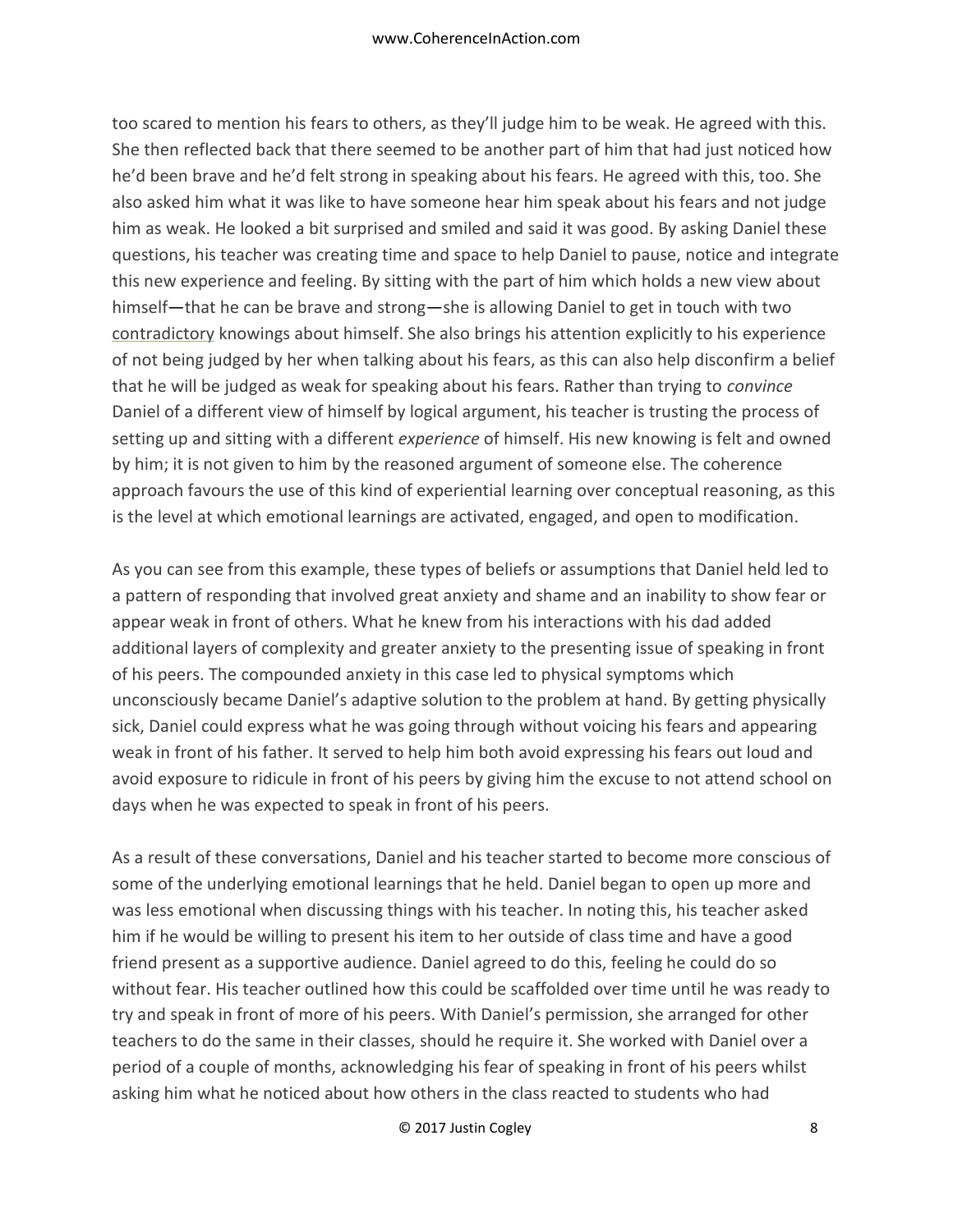presented. Thinking about this, Daniel realised that they were not like the peers he had in primary school and, when recalling some details of the earlier incident, he remembered that while some children had laughed, it was only one particular boy who "had it in" for him and had ridiculed him that day. Over time, Daniel learned to present to his peers without any remaining feelings of anxiety about being ridiculed. He still had some nerves about making mistakes, but there was no overwhelm or feeling of dread associated with the experience. He continued to remain fearful of his dad's judgement but was less worried about how others would perceive him if he was scared or anxious about something.

As educators, by adopting a coherence mindset and developing understanding and skills in the use of the Emotional Coherence Framework, we can help both our students and ourselves.

We help our students to get in touch with their unconscious and tightly held beliefs and, in doing so, we help them gain clarity around—and facilitate their ability to articulate—their internal dilemmas. In short, they get to know themselves better and, in doing so, can get to the root of their issues. They begin to know the "emotional truth" of what's happening rather than working on the surface of things. We start to work in the arena of transformational change versus incremental change that is prone to relapse in new or stressful situations.

This approach can help you gain greater satisfaction in your work as you feel better informed about how to listen deeply and what to listen for. Wherever you stand on the continuum of learning to use these concepts, you will move away from power *over* your students towards *em*powering change in your students. In doing so you can facilitate and witness greater progress in your students in life and learning. One of the benefits of this approach is that as you move away from counteractive approaches, ones in which you may make suggestions, give advice, cajole and sometimes coerce your students to do things, you will encounter much less resistance or reluctance on their parts and experience less frustration in your relationships. Resistance is eliminated when we sit beside our students and have permission to enter their world of meaning and understanding. By avoiding advice-giving and trying to fix, we acknowledge that the student is the expert and has proprietary knowledge of what is wrong and also has the innate ability to transform things. This methodology will also help you to greater awareness and understanding of—and freedom from—your own patterns of reacting and, in that sense, acknowledges that we are on much the same journey and are connected in similar ways to our students.